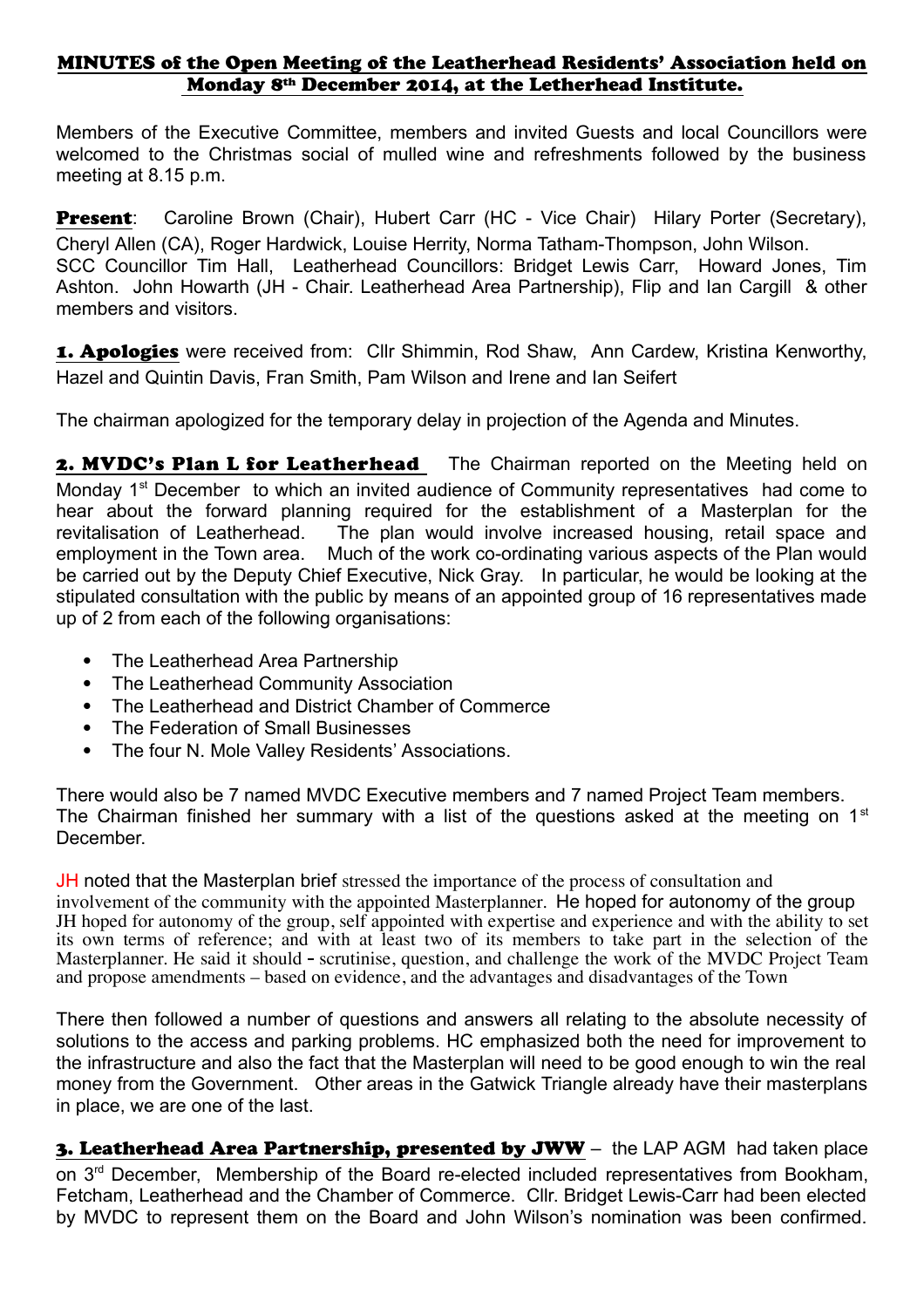The meeting had been informed about the MVDC's progress towards the appointment of the Masterplanner for Leatherhead and the process for community consultation.

4. Minutes of the last meeting, 3<sup>rd</sup> November, (available on the Website) were taken as read and approved by the Committee.

5. Matters arising Attention was drawn to the new edition of the LRA newsletter, which had been circulated to members and Councillors.

## 6. Correspondence: Closure of Leach Ward, Leatherhead Hospital

In addition to a local petition, plans were in hand to organise a Public Meeting, to express concerns about the temporary closure of the Ward, subject to a review of Community Hospital provision in the area of Surrey Downs Clinical Commissioning Group. Speakers were to be invited from SDCCG, Central Surrey Health, and the League of Friends of Leatherhead Hospital. (Action: HP)

The closure of the Ward, by Central Surrey Health, due to concerns of maintenance of standards of nursing care pressurized by the lack of permanent staff and reliance on Agency Nursing, had all led to anxiety about the future of Leatherhead Community Hospital itself. SCC councillor Tim Hall (member of the SCC Health Scrutiny Committee) advised that the cost of care of patients in Community Hospitals exceeded the cost of a patient in a Hospital bed. He assured the meeting that as the result of the researches made by Flip Cargill in the process of preserving Leach Grove Woods, it had been confirmed that when the land was sold/purchased, " The land was purchased under the Hospital Act from ?1935. (Therefore) it has to be used for Health and Hospital Purposes."

Staff and 10 beds had been transferred to Dorking Hospital and 5 beds transferred to NEECH, the New Epsom and Ewell Community Hospital.

## 7. Reports on Current Actions

Reports from the Planning, Environment and Publicity groups are available on the LRA Blog under "Agenda." Highlights as follows:

**a[. Planning](http://leatherheadresidents.org.uk/Reports/Planning_December_2014.pdf):** Cherkley Court has applied for permission to install a pumping station and transformer.

**b[. Environment](http://leatherheadresidents.org.uk/Reports/Environment_December_2014.pdf)**: CA advised on the progress of the Litter Campaign in partnership with MVDC. Involvement with two schools would proceed in January (hopefully with a  $3<sup>rd</sup>$ ) leading to exhibitions in the High Street. In 2015 fund raising would involve coffee mornings with plant sales instead of an open gardens event. The Leach Grove appeal had reached £2900, £100, short of the required £3,000. (subsequent note: the Appeal has reached its target).

c. Forward Planning: HC requested that those submitting much needed ideas should ensure that there was a good reason why the proposal provided a solution to a problem, or why a new provision is essential.

**d[. Publicity](http://leatherheadresidents.org.uk/Reports/Membership_Publicity_December%202014.pdf):** Those attending were asked to give a show of hands to indicate the most popular form of Interest in Social Media advertising. Streetlife was an outstanding favourite amongst those present.

8. AOB: SCC - Transport Consultation: SCC councillor Tim Hall assured the meeting that SCC based their planning for future transport contracts on the evidence submitted by those who replied to the questionnaire, which is available both on the website and in paper form.